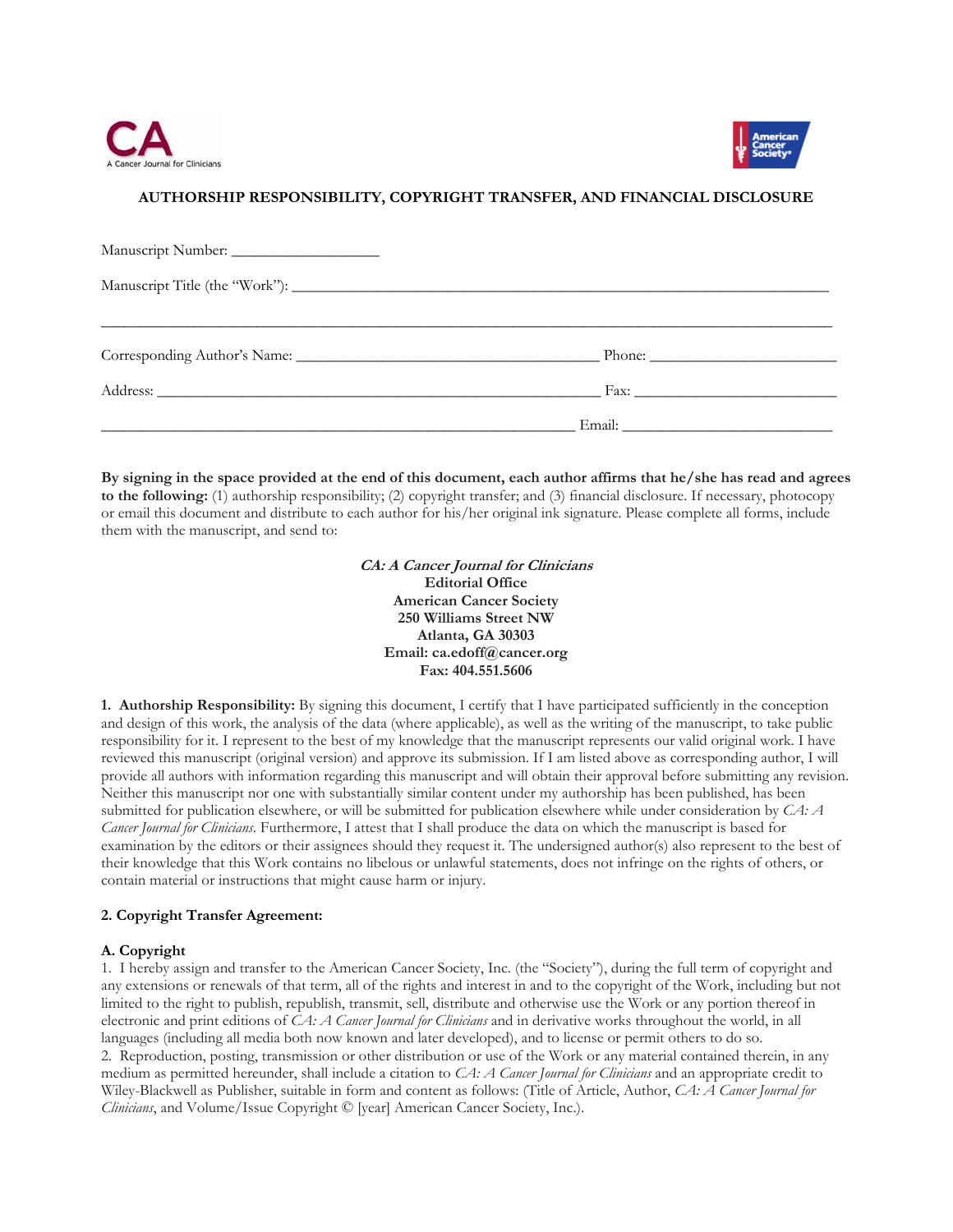## **B. Retained Rights**

Notwithstanding the above, the Author(s), or, if applicable, the Author'(s) employer retains all proprietary rights other than copyright, such as patent rights, in any process, procedure or article of manufacture described in the Work, and the right to make oral presentations of material for the Work.

#### **C. Other Rights of Author**

The American Cancer Society, Inc., grants back to the Author(s) the following:

1. The right, without charge, to photocopy or download, print out and distribute to a co-Author or colleague a copy of the published Work in whole or in part, for that Author's personal or professional use, for the advancement of scholarly or scientific research or study.

2. The right to republish, without charge, in print format, all or part of the material from the published Work in a book written or edited by the Author(s).

3. The right to use selected figures and tables, and selected text (up to 250 words, exclusive of the abstract) from the Work, for the Author'(s) own teaching purposes, or for incorporation within another work by the Author(s) that is made part of an edited work published (in print or electronic format) by a third party, or for presentation in electronic format on an internal computer network or external Web site of the Author(s) or the Author'(s) employer.

4. The right to include the Work in a compilation for classroom use (course packs) to be distributed to students at the Author's institution free of charge or to be stored in electronic format in datarooms for access by students at the Author's institution as part of his/her course work (sometimes called "electronic reserve rooms") and for in-house training programs at the Author's employers' facilities.

#### **D. Works Owned by Employer**

1. If the work was written by the author in the course of the author's employment (as a ''work-made-for-hire'' in the course of employment), the work is owned by the company/employer, which must sign this Agreement (in addition to the author's signature) in the space provided below. In such case, the company/employer hereby assigns to the American Cancer Society, Inc. during the full term of copyright all copyright in and to the work for the full term of copyright throughout the world as specified in paragraph A above.

2. In addition to the rights specified as retained in paragraph B above and the rights granted back to the author pursuant to paragraph C above, the American Cancer Society, Inc. hereby grants back, without charge, to such company/employer, its subsidiaries and divisions, the right to make copies of and distribute the published work internally in print format or electronically on the company's internal network. Upon payment of Wiley-Blackwell's reprint fee, the institution may distribute (but not resell) print copies of the published work externally. Although copies so made shall not be available for individual re-sale, they may be included by the company/employer as part of an information package included with software or other products offered for sale or license. Posting of the published work by the institution on a public access website may only be done with Wiley-Blackwell's written permission, and payment of any applicable fee(s).

## **D. Government Contracts**

In the case of a work prepared under U.S. Government contract or grant, the U.S. Government may reproduce, without charge, all or portions of the work and may authorize others to do so, for official U.S. Government purposes only, if the U.S. Government contract or grant so requires. (U.S., U.K. Government Employees: see note at end).

## **F. NIH-Funded Research**

Wiley-Blackwell will post the accepted version of articles by NIH grant-holders to PubMed Central upon acceptance by the journal on the authors' behalf. This accepted version will be made publicly available 12 months after publication. The NIH mandate applies to all articles based on research that has been wholly or partially funded by the NIH and that are accepted for publication on or after April 7, 2008.

## **G. Copyright Notice**

The Author(s) and company/employer agree that any and all copies of the Work or any part thereof distributed shall include the notice of copyright as stipulated in *CA: A Cancer Journal for Clinicians* and a full citation to *CA: A Cancer Journal for*